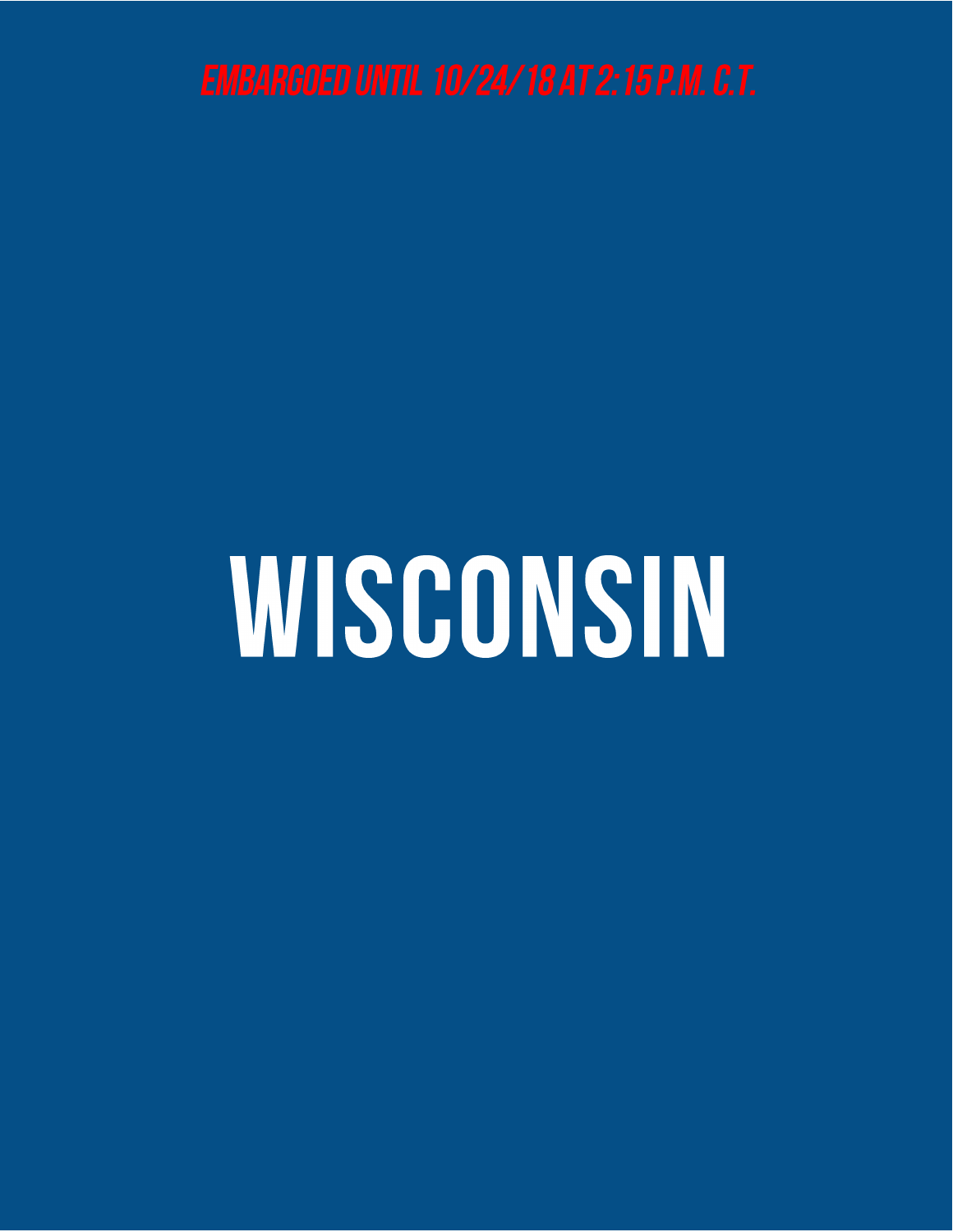## **WISCONSIN**

epublicans want Wisconsinites to believe that they're better off under unchecked GOP control of Washington.

President Donald Trump tweets that "Our Economy is setting records on virtually every front - Probably the best our country has ever done. Tremendous value created since the Election."<sup>1</sup> Speaker Ryan tells the press that "by just about any economic measure, the American people are better off now."<sup>2</sup>

But it is only the well-off who are weathering the rising costs and destructive consequences of the Republicans' reckless, special-interest first policies.

**Health Care Costs Rising** – 2,435,700 Wisconsinites with pre-existing conditions could lose key protections under Republicans' lawsuit to strike down the ACA's protections for people with pre-existing conditions.<sup>3</sup> Republicans' health care sabotage drove the average 2018 premium for the silver benchmark plan for a 40-year-old in the ACA Marketplace in Wisconsin up by 55%, compared to  $2017<sup>4</sup>$ 

**Prescription Drug Prices Increasing** – While President Trump backed down from his promise to have Medicare negotiate down prescription drug prices, 12 of the top 20 most costly drugs for Medicare Part D increased in price in the first year of the Trump Administration.<sup>5</sup> In the first seven months of 2018 alone, there were 4,412 brand-name drug price increases and 46 price cuts, a ratio of 96-to-1.<sup>6</sup>

**Tax Scam Failing Families** – 330,320 Wisconsin taxpayers will see NO tax benefit or will suffer a tax hike by 2019, while the wealthiest 1 percent of Wisconsin residents received a total of more than **\$1.5 million**. 7

**Real Wages Stagnant** – Since President Trump's inauguration in January 2017 to August 2018, real average hourly wages in Wisconsin have remained relatively flat, increasing just 0.5 percent.<sup>8</sup>

**Unmet Infrastructure Needs** – Due to the lack of federal investment in the state's infrastructure, Wisconsin residents are facing considerable challenges in their communities including an estimated \$1 billion to address drinking water needs and more than \$6.3 billion for wastewater infrastructure shortcomings.<sup>9</sup>

Republicans are trying to focus attention on the stock market and the wealth of big corporations. Democrats are listening to the voices and the stories of the hard-working Americans that the President and the GOP Congress have long ignored.

Democrats' agenda is For The People: lower your health care costs and prescription drug prices, increase your pay through strong economic growth by rebuilding America and clean up corruption to make Washington work for you.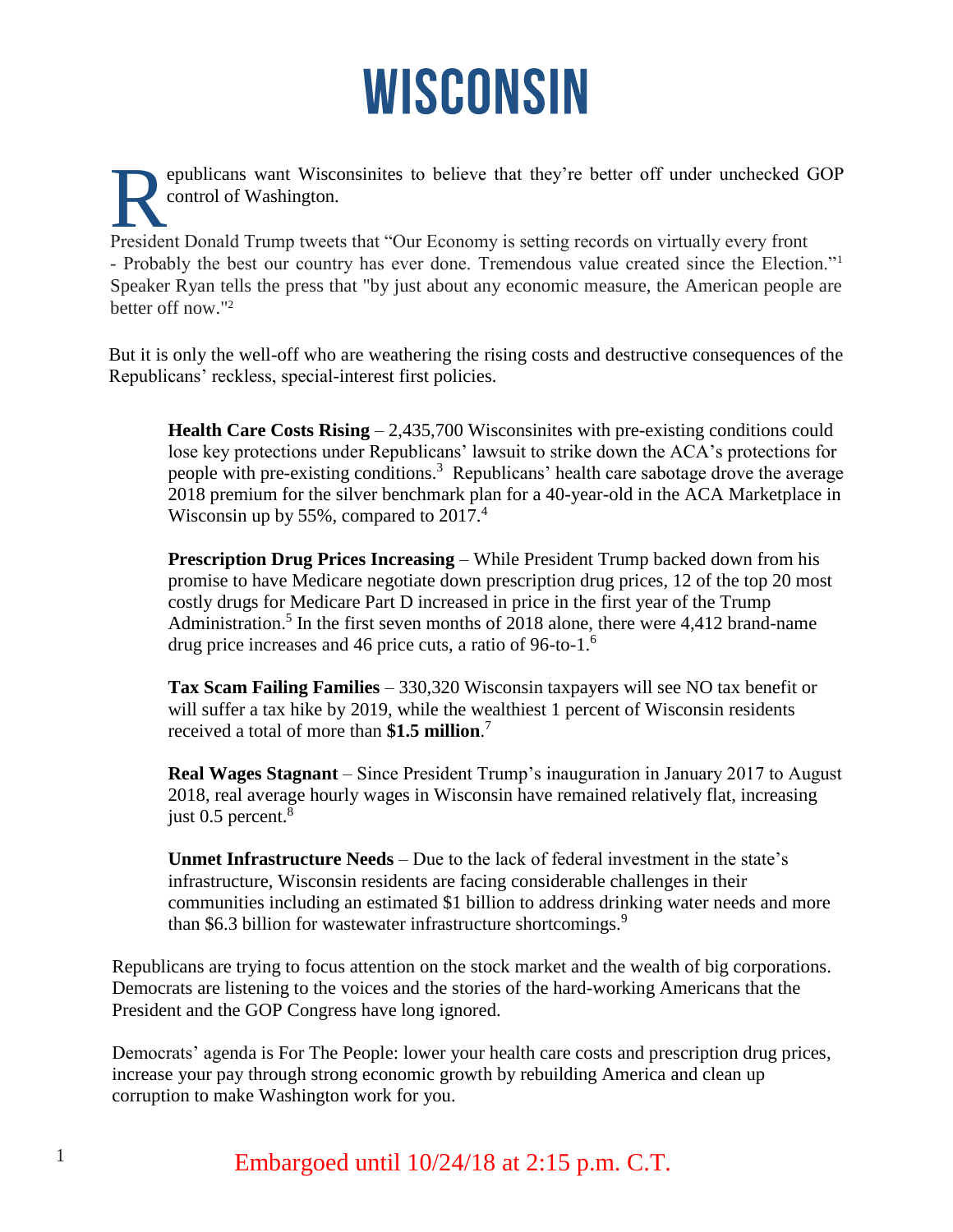### **HEALTH COSTS RISING**

**President Trump promised that under Republican leadership, health care would be "a lot less expensive for you…"**<sup>10</sup> **and "we are going to get rid of Obamacare – which has caused soaring double-digit premium increases – and give choice to patients and consumers."**<sup>11</sup>

But the GOP's relentless attacks on Americans' health care are threatening the affordable coverage of millions with pre-existing conditions, hiking the cost of prescription drugs and raising premiums for everybody.

Republicans' health care sabotage drove the average 2018 premium for the silver benchmark plan for a 40-year-old in the ACA Marketplace in Wisconsin up by 55%, compared to 2017.<sup>12</sup>

Under Republicans' lawsuit to strike down the ACA's protections for people with pre-existing conditions:

- **2,435,700 Wisconsin residents with pre-existing conditions** could lose key protections. 13
- **Nearly 1.2 million women and girls in Wisconsin** with pre-existing conditions would lose protections.<sup>14</sup>
- **90,000 pregnant Wisconsin women** risk losing their coverage.<sup>15</sup>
- Insurers could deny coverage outright or impose massive surcharges on people with preexisting conditions, [such as up to:](https://www.americanprogress.org/issues/healthcare/news/2017/04/20/430858/latest-aca-repeal-plan-explode-premiums-people-pre-existing-conditions/)<sup>16</sup>
	- $\circ$  \$4,270 for asthma:
	- o \$5,510 for diabetes;
	- o \$17,060 for pregnancy;
	- o \$26,180 for rheumatoid arthritis;
	- o \$57,090 for acute myocardial infarction (heart attack);
	- o \$140,510 for metastatic cancer.

If House Republicans had succeeded in having the American Health Care Act, their Housepassed Trumpcare legislation to repeal the Affordable Care Act, signed into law:

- More than 416,000 Wisconsinites would have lost coverage under Trumpcare by 2026.<sup>17</sup>
- 223,500 Wisconsin residents with Medicaid would have lost coverage.<sup>18</sup>
- 7,600 veterans in Wisconsin would have lost their Medicaid coverage.<sup>19</sup>
- Out-of-pocket health costs for older Wisconsinites could have increased by as much as \$8,707 a year by 2020, due to Trumpcare imposing what the AARP calls an "age tax" by allowing insurers to charge people over age 50 five times more.<sup>20</sup>
- The negative economic impact of the American Health Care Act would have caused 10,838 Wisconsin residents to lose their jobs by 2022. 21

#### **PRESCRIPTION DRUG COSTS SOARING**

**President Trump once declared that big pharmaceutical companies are "getting away with murder"**<sup>22</sup> **and that "we're going to negotiate like crazy"**<sup>23</sup> **on Medicare Part D prescription drug prices.**

But when he unveiled his agenda in May 2018, President Trump backed down from his promise to enable Medicare Part D to negotiate down drug prices – and Big Pharma stocks surged.<sup>24</sup> The GOP tax law even handed Big Pharma massive tax breaks that have funded more than \$50 billion in stock buybacks to enrich top investors and executives.<sup>25</sup>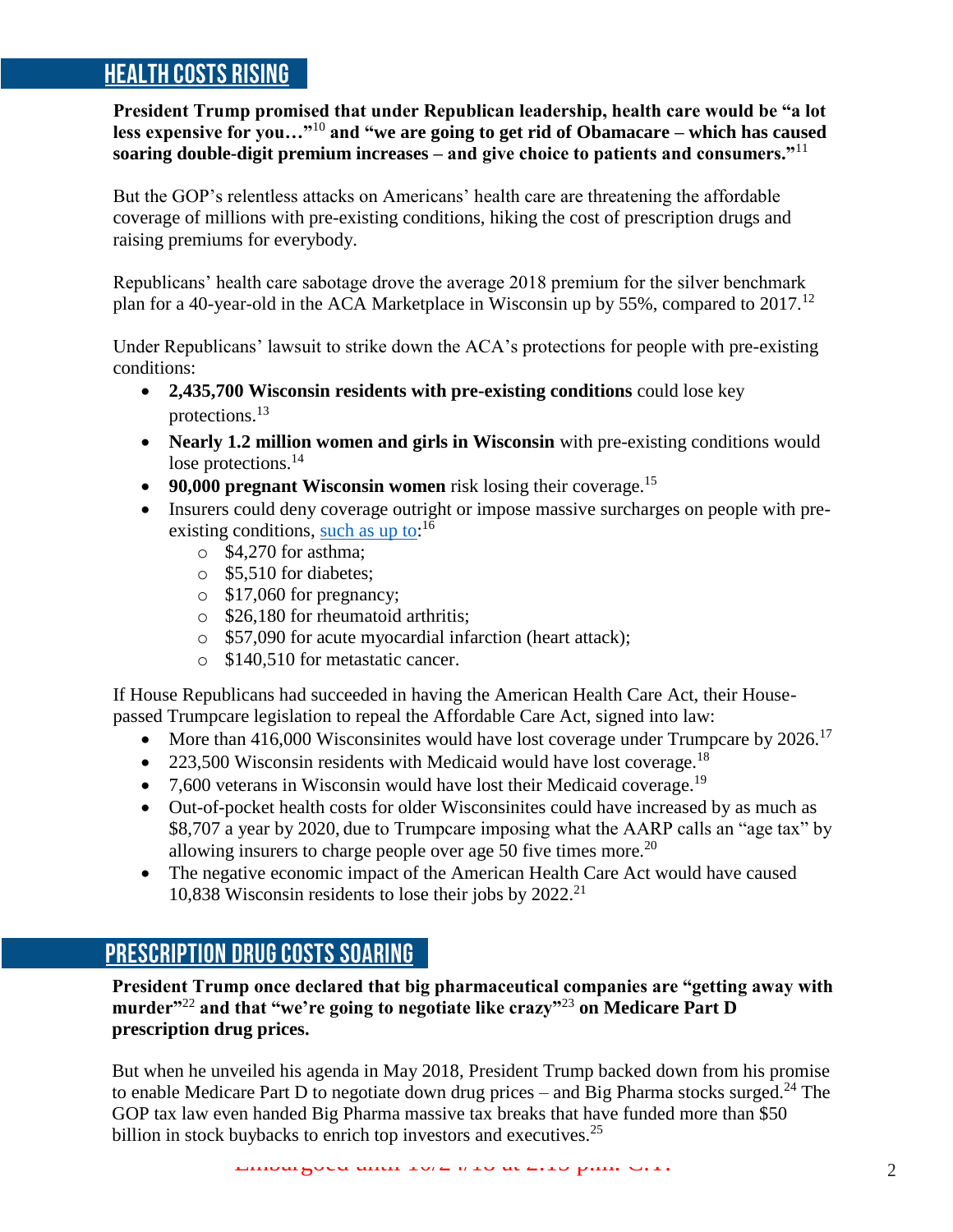Now Wisconsin seniors and families are stuck with soaring prescription drug costs:

- In the first seven months since passage of the GOP Tax scam, an investigation by the Associated Press found 4,412 brand-name drug price increases and 46 price cuts, a ratio of 96-to-1.<sup>26</sup>
- 16 of the top 20 best-selling drugs in the United States increased significantly in price in the first year of the Trump Administration, mostly by double digits. $27$
- 12 of the top 20 most costly drugs for Medicare Part D increased in price in the first year of the Trump Administration.<sup>28</sup>

#### **TAX SCAM FAILING FAMILIES**

**In selling Republicans' tax bill, President Trump claimed it "would likely give the typical American household a \$4,000 pay raise."**<sup>29</sup>

In practice, however, the benefits of the new tax bill were designed to flow overwhelmingly to big corporations and the wealthiest 1 percent:

- **330,320 Wisconsin taxpayers** will see NO tax benefit or will suffer a tax hike by 2019, while the wealthiest 1 percent of Wisconsin residents received a total of more than **\$1.5 million**. 30
- **980,870 Wisconsin taxpayers** will see NO tax benefit or will suffer a tax hike by  $2027.^{31}$

#### **REAL WAGES STAGNATING**

**In an October 2016 rally in Green Bay, then-candidate Trump promised Wisconsin residents: "Your jobs will come back under a Trump Administration. Your incomes will go up under a Trump Administration. Your taxes will go way down under a Trump Administration. Your companies won't be leaving under a Trump Administration." <sup>32</sup>**

But in the 19 months since President Trump's inauguration in January 2017, **real average hourly wages in Wisconsin have remained essentially flat, increasing just 0.5 percent.<sup>33</sup>**

- Inflation has **jumped 1.9%** in the Midwest from September 2017 to September 2018.<sup>34</sup>
- As of September 2018, **motor fuel costs are up 13.7%** from a year prior in the region.<sup>35</sup>
- And food prices continue to rise, with the **price of a dozen eggs up more than 21.3%** over the past year.<sup>36</sup>

American workers face new obstacles under Republican control of Washington:

- As of October 5, 2018, there have been 13,891 **WARN notices of plant closings and mass layoffs** in Wisconsin since President Trump took office.<sup>37</sup>
- **More than \$1.4 billion in state exports are threatened** by China's retaliatory tariffs in Wisconsin, including more than \$69 million in fire fighting vehicles.<sup>38</sup>
- 87% of Wisconsin exporters are small and medium-sized businesses.<sup>39</sup>

Republicans continue to leave behind students, families and millennials with huge loan burdens:

- Total outstanding student loan debt balance in Wisconsin: **an estimated \$24.4 billion**. 40
- Average student debt for students at public and private 4-year institutions in Wisconsin: **\$29,569.**<sup>41</sup>
- Share of students at public and private 4-year institutions in Wisconsin with debt: **64%**. 42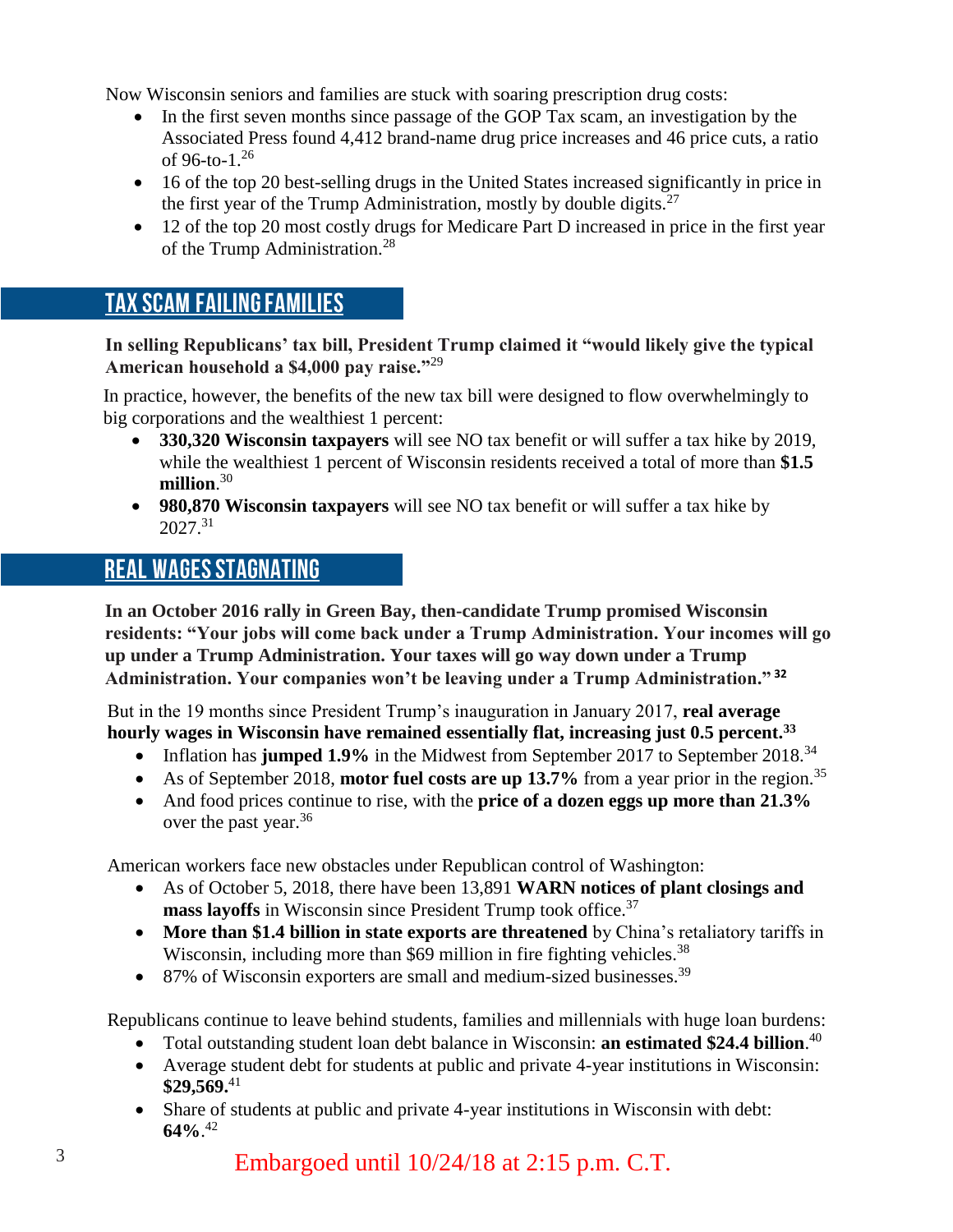#### **UNMET INFRASTRUCTURE NEEDS**

#### **President Trump promised Americans "the biggest and boldest infrastructure investment in American history."** <sup>43</sup>

However, he and the Republican Congress have refused to bring forward meaningful legislation to address the massive infrastructure backlog in the United States.

The GOP's refusal to make good on this promise to rebuild America's broken infrastructure hurts Wisconsin families, endangers public health and weakens Wisconsin's ability to compete in the global marketplace.

- Driving on roads in need of repair in Wisconsin costs each driver **\$637 per year.**<sup>44</sup>
- **157 dams** are considered to be high-hazard potential and **1,232 bridges** are rated structurally deficient.<sup>45</sup>
- Drinking water infrastructure needs in Wisconsin are estimated to be **\$1 billion** over the next 20 years.<sup>46</sup>
- Wastewater infrastructure needs are estimated to be more than **\$6.3 billion** over the next  $20$  years. $47$